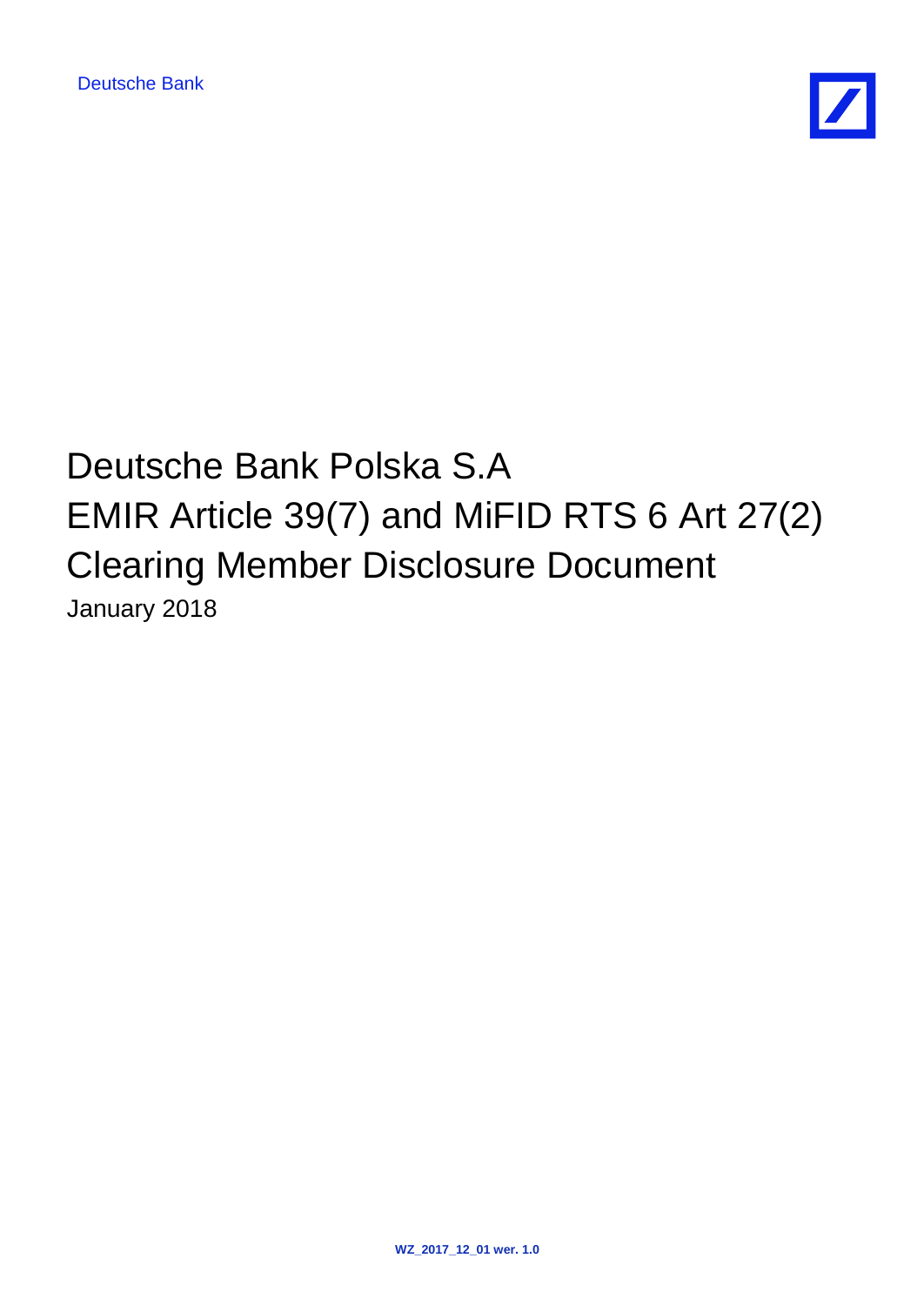### Clearing Member Disclosure Document

#### **Introduction**

Throughout this document references to "we", "our" and "us" are references to Deutsche Bank Polska S.A acting as clearing member for securities. References to "you" and "your"' are references to the client.

#### **What is the purpose of this document?**

To enable us to comply with our obligations as a clearing member under  $EMIR<sup>(1)</sup>$ , which requires that where we are providing services to you that involve us clearing securities through KDPW CCP S.A. , we are obliged to :

- 1) offer you a choice of an individual client account or an omnibus client account ;
- 2) publicly disclose the levels of protection and costs associated with different levels of segregation:
- 3) describe the main legal implications of different levels of segregation.

We are also required, pursuant to MiFID<sup>2</sup> (and RTS  $6<sup>3</sup>$  related thereto), to:

- inform prospective and existing clients of the levels of protection and costs associated with different levels of segregation; and

- describe the main legal implications of different levels of segregation.

#### **Organisation of this document**

1

This document is set out as follows:

- 1. Part One A provides some background to clearing.
- 2. Part One B gives information about the difference between the individual client account and the omnibus client account, explains how this impacts on the clearing of your securities and sets out some of the other factors that might affect the level of protection you receive in respect of assets provided to us as margin. In this section we present also the costs connected with selection of the account type.
- 3. Part One C sets out some of the main insolvency considerations.
- 4. Part Two provides an overview of the main variations on the different levels of segregation that the CCP offers, together with an explanation of the main implications of each, and sets out links to further information provided by the CCP.

<sup>(1)</sup> Regulation (EU) No 648/2012 on OTC derivatives, central counterparties and trade repositories.

<sup>(</sup> 2 ) Directive 2014/65/EU of the European Parliament and of the Council of 15 May 2014 on markets in financial instruments and amending Directive 2002/92/EC and Directive 2011/61/EU

<sup>3</sup> Commission Delegated Regulation (EU) 2017/589 of 19 July 2016 supplementing Directive 2014/65/EU of the European Parliament and of the Council with regard to regulatory technical standards specifying the organisational requirements of investment firms engaged in algorithmic trading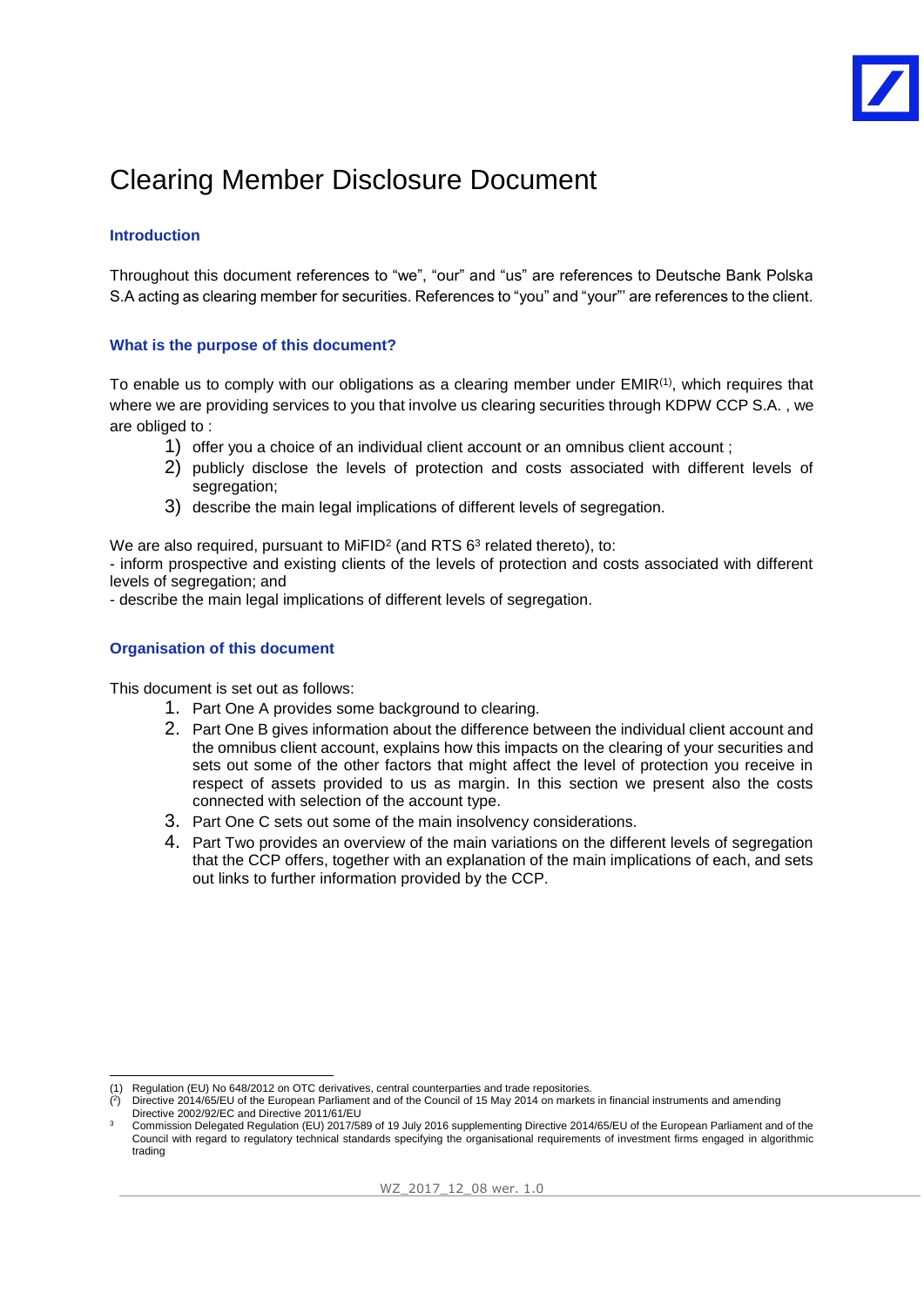

#### **What are you required to do?**

You must review the information provided in this document and the relevant CCP disclosures and confirm to us in writing which account type you would like us to maintain with respect KDPW\_CCP SA where we clear securities for you. We will send you a letter with the short questionnaire where you mark the account type you select and send this questionnaire back to us. If you do not send back the questionnaire within a determined timeframe, we will continue to follow up with you because your written confirmation is required and if we do not obtain it, we will continue to clear your securities, using the existing account structure.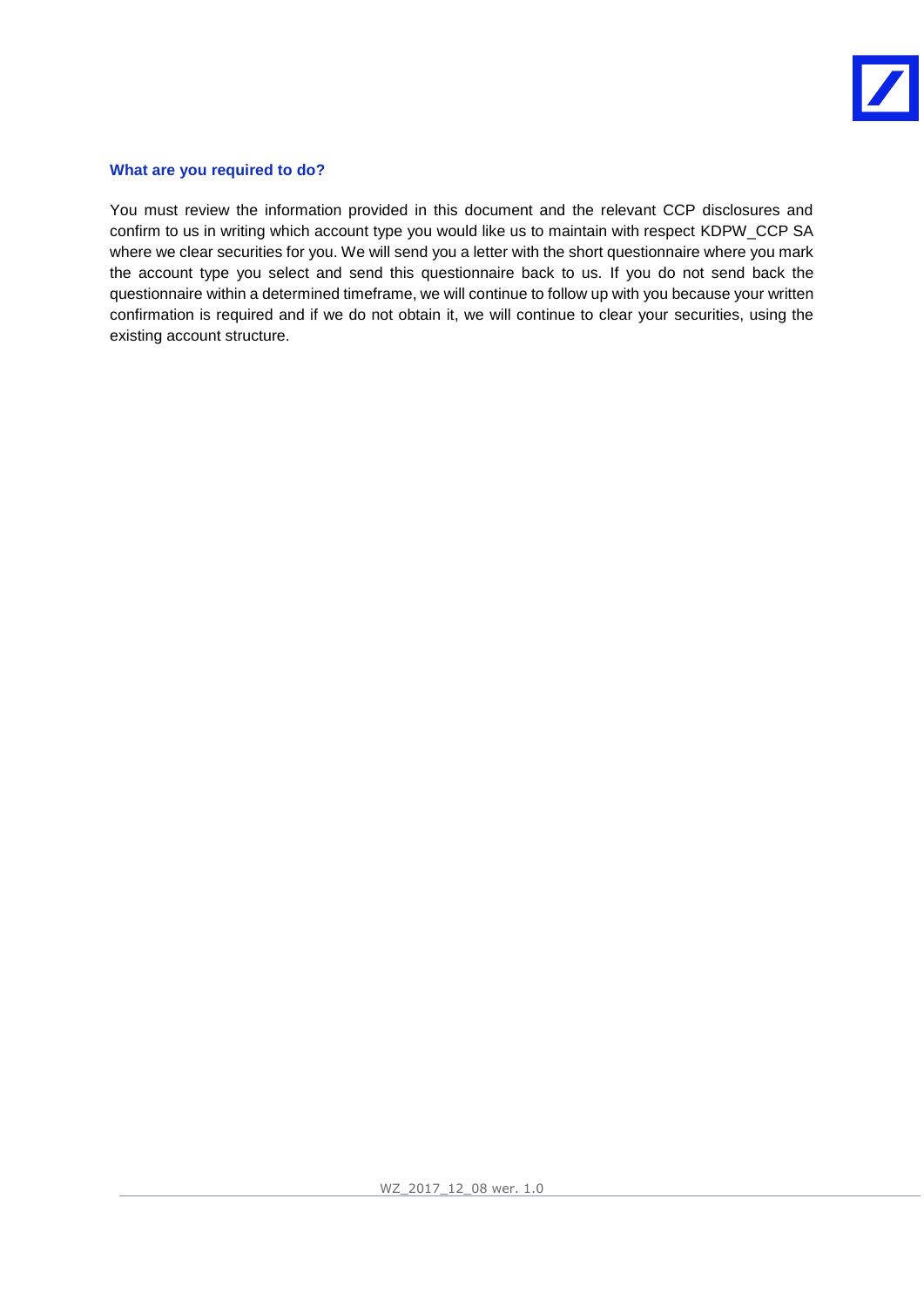### Part One A: A brief background to clearing

#### **Central Clearing Counterparty**

The institution responsible for clearing of the transactions executed in the Warsaw Stock Exchange, a Central Clearing Counterparty, is KDPW\_CCP S.A.

KDPW\_CCP S.A. is a modern clearing house and clears transactions using a range of mechanisms which reduce the risk of counterparty default on a systemic basis. Thanks to its new tools (including securities netting, development of the clearing guarantee system, and KDPW\_CCP S.A.'s participation in securities lending as the loan return guarantor).

The standardised solutions used by the KDPW\_CCP S.A. clearing house support dynamic development of the scope and areas of provided services. The creation of KDPW\_CCP S.A. has made a positive impact on the international position of the Polish capital market and has been welcomed by rating agencies, especially owing to reduced counterparty risk.

The implemented modifications have been strongly supported by the Polish financial market infrastructure community. The creation of KDPW\_CCP S.A. follows a decision of the Polish Financial Supervision Authority (KNF) approving the position of KDPW\_CCP S.A.'s capital in the clearing guarantee system and a cap imposed on Clearing Members' liabilities under additional contributions to the clearing fund. The capital of KDPW\_CCP S.A. may be used to support the clearing of transactions executed on the regulated market.

#### **Transaction Clearing**

Clearing is understood as determining the value of receivables and liabilities of the entities being the parties of transaction clearing based on the documents specifying the terms and conditions of the transaction executed on the Warsaw Stock Exchange, delivered to KDPW\_CCP SA by the Warsaw Stock Exchange.

Transaction clearing takes place on the day of its conclusion unless documents from the Warsaw Stock Exchange are delivered.

The document containing transaction's conditions may be withdrawn only by the Warsaw Stock Exchange until the time settlement instructions are sent to the Central Securities Depository.

Based on novation KDPW CCP SA is becoming the party of the transaction executed by you on the Warsaw Stock Exchange.

As part of the transaction clearing liquidity guarantee system, KDPW\_CCP SA:

- 1. collects and manages assets that form margins,
- 2. collects and manages assets that form the clearing guarantee fund or the relevant guarantee fund,
- 3. performs mark to market between parties to the transaction,

We, as a Clearing Member, are obliged to deliver margin and contributions to the transaction clearing liquidity guarantee system. We may require from you to deliver appropriate assets to us, which might be further delivered to KDPW\_CCP S.A. We may also provide our own resources and appropriately charge you for such assets delivery.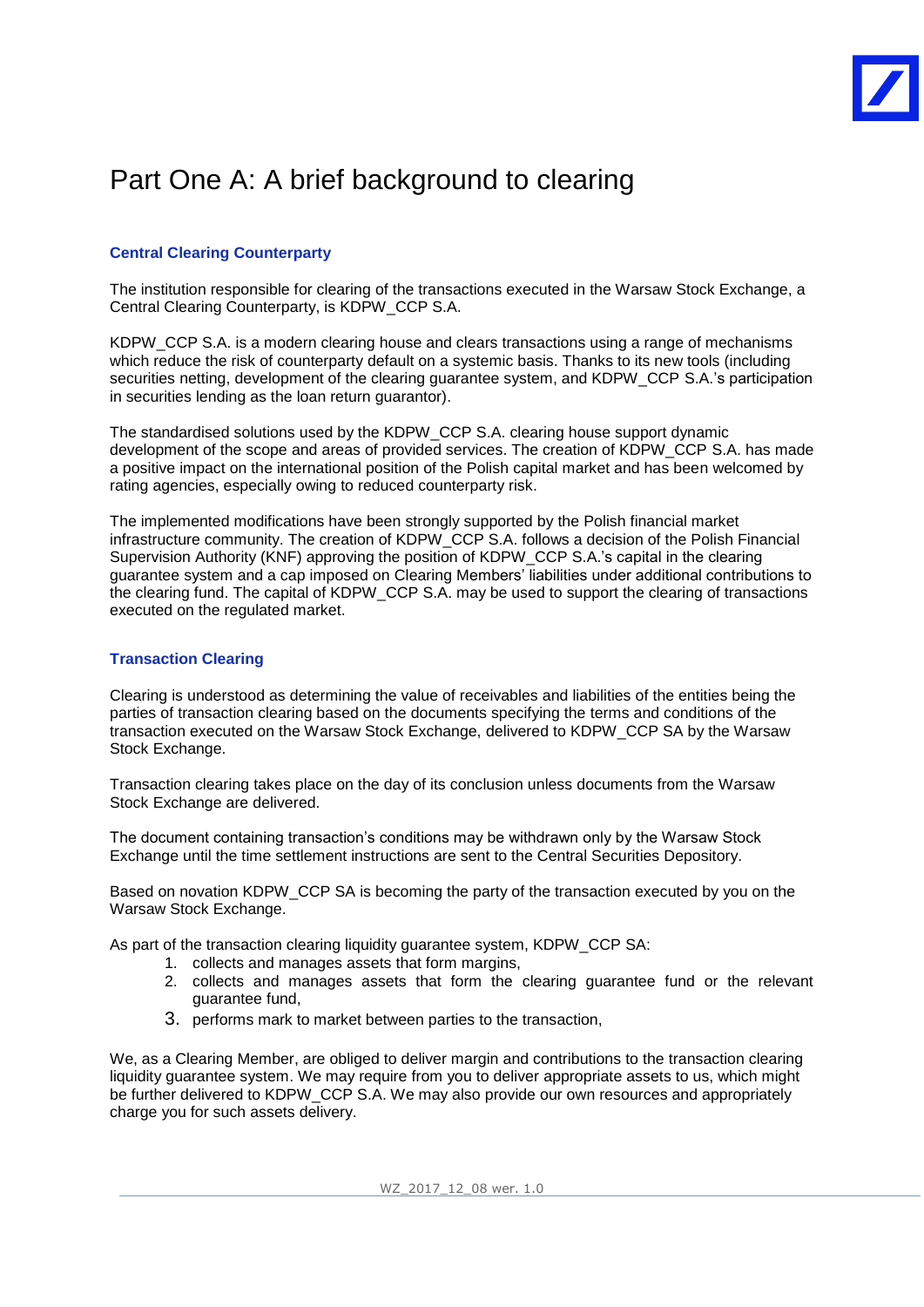

Assets of the transaction clearing liquidity guarantee system may be used on the occurrence of an event of default of us.

#### **Resources of the clearing guarantee system**

Resources and precautionary requirements of the clearing guarantee system and Clearing Members comprise four main pillars:

1. Financial and precautionary requirements for participants

KDPW\_CCP participants must comply with financial requirements (including a required level of equity) and precautionary requirements, regularly provide KDPW\_CCP S.A. with financial information defined in the KDPW\_CCP S.A. regulations and calculate indicators under the precautionary standards daily.

2. Margins

Margins cover the risk of clearing transactions of the participant who is responsible for their clearing. Margins are posted individually by Clearing Members.

3. Clearing fund guarantee fund

The clearing guarantee fund is used to secure the proper performance of liabilities arising from the clearing of transactions concluded on the organized market performed by KDPW\_CCP S.A.

4. Own capital of KDPW\_CCP

Own capital of KDPW\_CCP amounts PLN 222.9 million (ca. EUR 54 million) and may be used in case of default of one or more participants.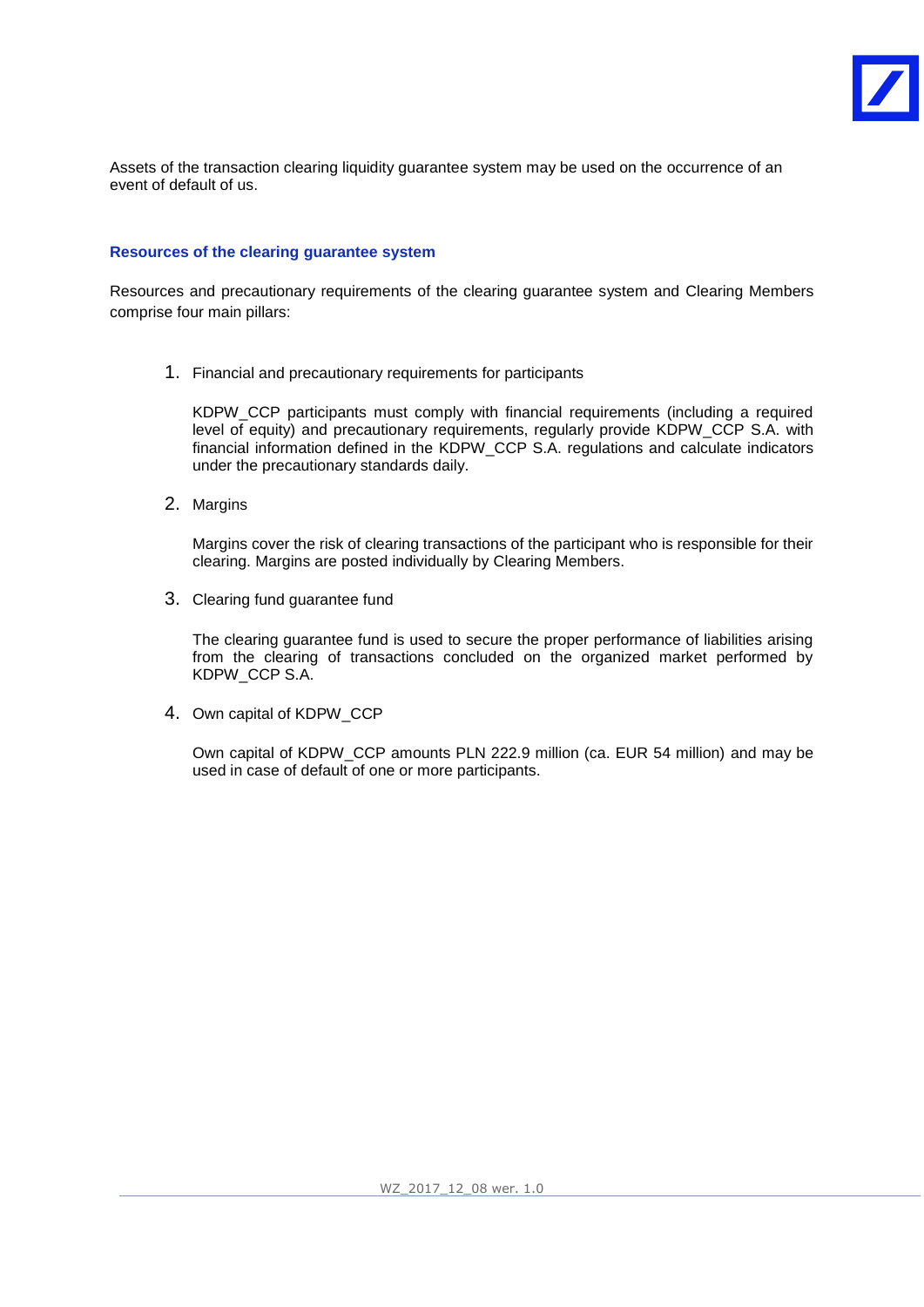

## Part One B: Your choice of account type and the factors to consider

#### **Types of account possible to select**

Deutsche bank Polska SA offers two types of clearing accounts:

- 1. individual account
- 2. omnibus account

In case you become non clearing member of the KDPW CCP SA we may offer individual account with full segregation and omnibus account with full segregation

Our own positions at the account in KDPW\_CCP S.A. are always separated from the positions of our clients and held on an Individual Account.

You may select the structure, which is more convenient from your perspective.

#### **Consequences arising from account type selection**

Selecting Individual account means that your positions and assets delivered to CCP are separated from the assets of other clients. In the event of our default margins related to individual account may not be used to settle transactions recorded on the other individual account or other omnibus account. The positions and assets held as margin may be transferred to another Clearing member after making appropriate arrangements with such a new Clearing Member.

In the event of selecting omnibus structure your positions are comingled with other clients' positions at the KDPW\_CCP S.A. Collaterals delivered due to margin requirements are also comingled with other clients' collaterals in such account. All the assets held in an omnibus account may be used for settlement of any transactions recorded in the omnibus account, irrespectively whether initiated by you or any other client. There is very limited possibility to transfer the positions and collaterals to another Clearing Member in the event of our default.

In the event you will become a non-clearing member of the KDPW\_CCP S.A. we may offer opening of individual and omnibus accounts with full segregation.

Positions and collateral registered on individual accounts with full segregation and on omnibus accounts with full segregation can be transferred on demand of clients who are non-clearing members of KDPW\_CCP S.A. to a different Clearing Member if their Clearing Member has defaulted and they have concluded an appropriate agreement with the clearing member taking over their positions and collaterals.

In the case of a Clearing Member's default, a non-clearing member of KDPW\_CCP can place an order to transfer positions and assets contributed as maintenance margin to a different Clearing Member. For this purpose, within the timeframe defined by KDPW\_CCP S.A., the non-clearing member places a written order concerning these positions and assets which also indicates a different Clearing Member to whom they are to be transferred. Simultaneously, the Clearing Member to whom the positions and assets are to be transferred places an order in which it expresses acceptance to take over these positions and assets of the non-clearing member. KDPW\_CCP S.A. carries out the order of positions and assets' transfer as soon as it receives appropriately matching and complete orders.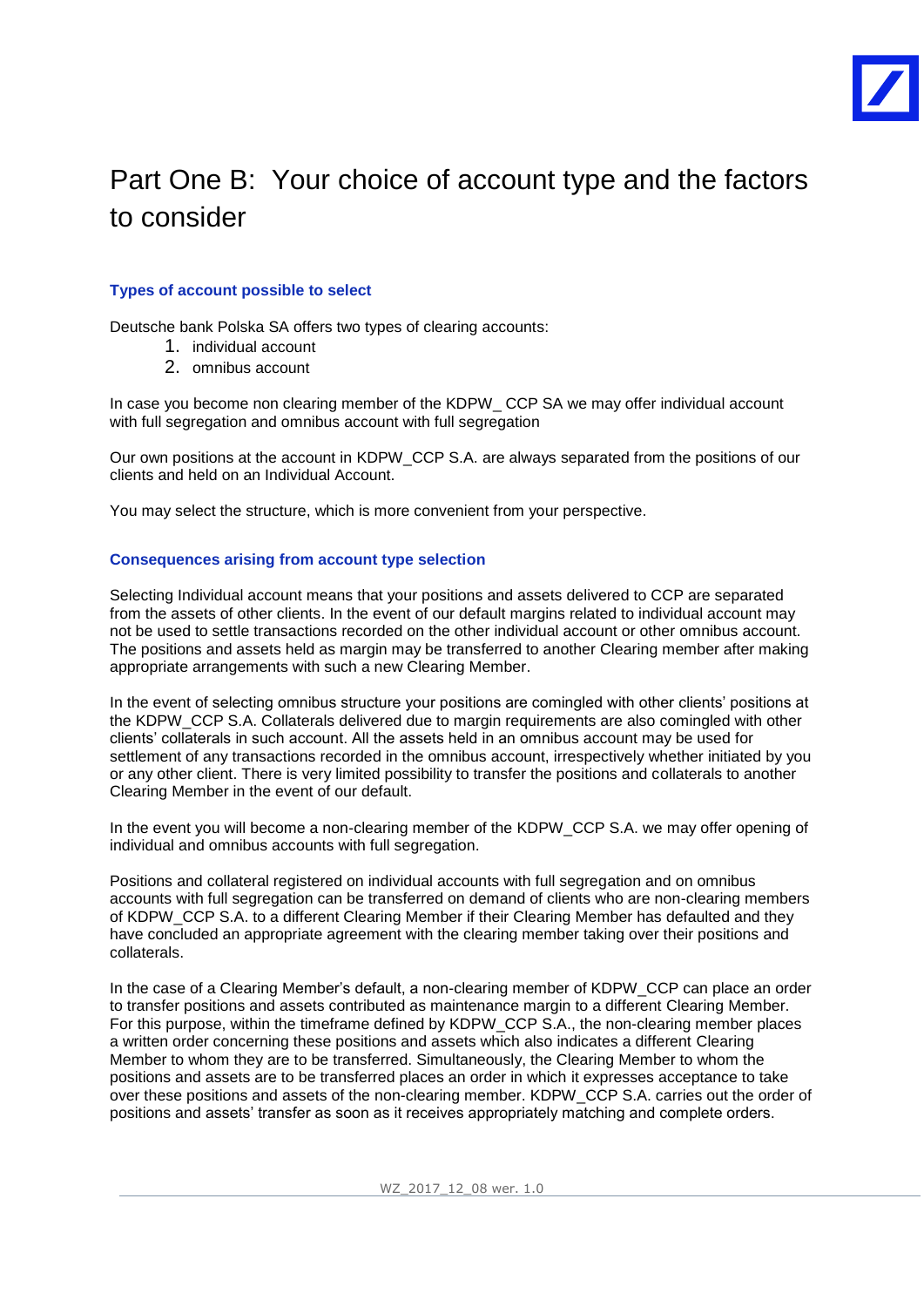#### **Costs associated with selection of an account type**

Deutsche Bank Polska SA doesn't charge any fees with respect of selection individual account or omnibus account structure by the Client. In case we provide collateral to KDPW\_CCP SA we charge the Client with an interest based on actual WIBOR rates and agreed margin. The charge may differ depending on Client's rating and quality of separate assurances provided by the Client.

The prices for clearing are presented under the following link: https://www.deutschebank.pl/documents/file/listed-securities-clearing-prices.pdf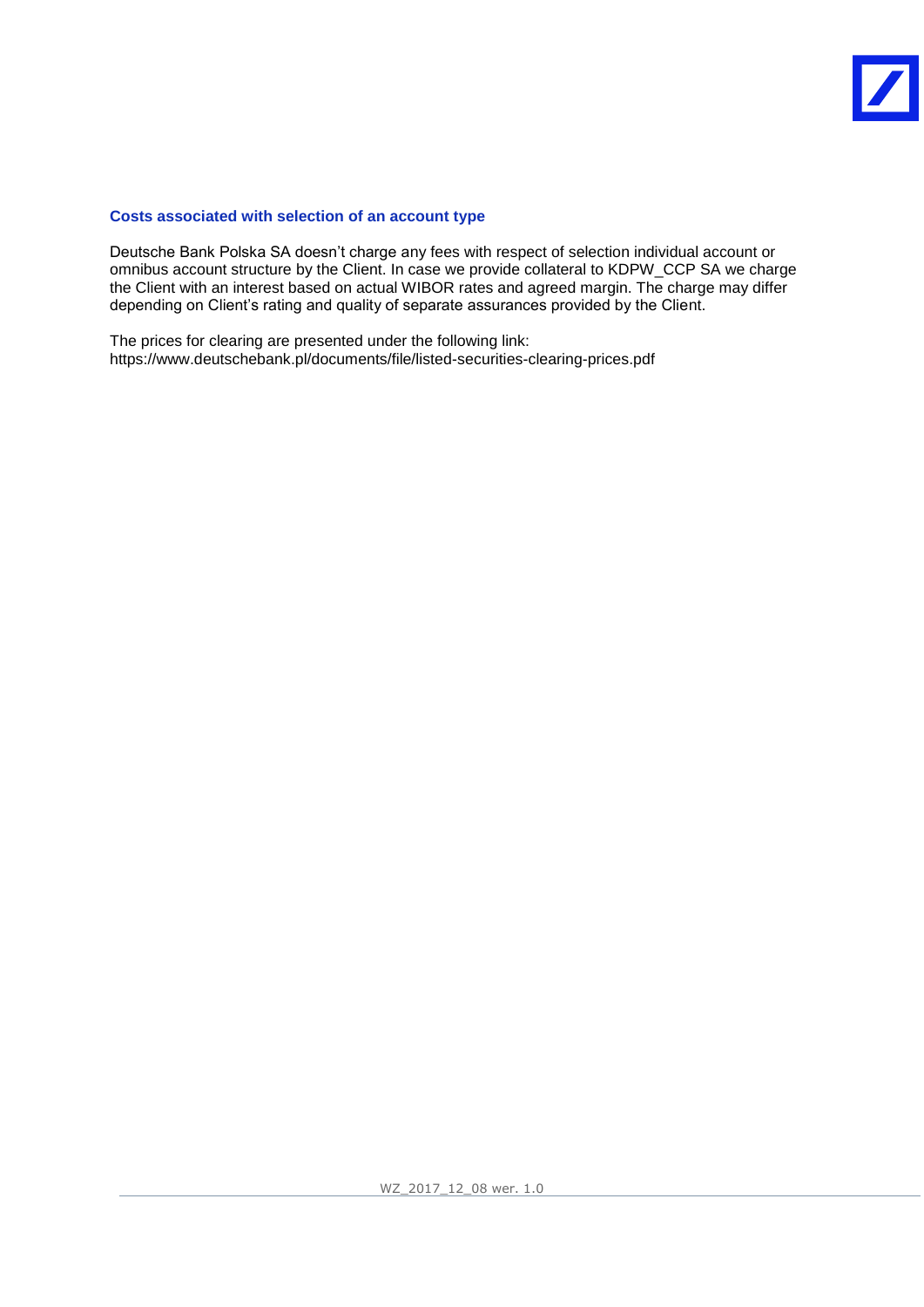

## Part One C: Governing Law and description of main legal consequences of bankruptcy of a Clearing Member and assets segregation

#### **Exclusion of the assets used in the securities settlement system**

Pursuant to Article 5 of the Act of 24 August 2001 on Settlement Finality in Payment and Securities Settlement Systems and the Rules of Oversight of these Systems ("Settlement Finality Act"), legal consequences arising from a declaration of bankruptcy or a foreign bankruptcy proceedings being opened against Clearing Member domiciled in the Republic of Poland shall be determined by the Polish law.

Bankruptcy issues are governed by the Act of 28 February 2003 on Bankruptcy and Restructuring Law ("Bankruptcy Law").

Pursuant to Article 66.1 of the Bankruptcy Law, the bankruptcy estate of Clearing Member shall not include the assets of the bankrupt listed in Article 80 of the Bankruptcy Law as well as other assets necessary to perform obligations resulting from the participation in the securities settlement system, which arose prior to the declaration of bankruptcy. In order to perform the obligations, the operator of the system shall be empowered to dispose of such assets.

#### **Collateral in case of clearing member bankruptcy**

Pursuant to Article 80 of the Bankruptcy Law, referred to above, the declaration of bankruptcy of Clearing Member shall not prevent the use of:

- 1. funds and financial instruments within the meaning of the Act of 29 July 2005 on Trading in Financial Instruments ("Act on Trading in Financial Instruments"), deposited and recorded on the Clearing Member's clearing account, which are not encumbered with a right in rem in favour of a third party,
- 2. financial instruments recorded on the Clearing Member's clearing account as a collateral security for a bank credit extended with the payment system or securities settlement system if such credit may be disbursed under an existing loan agreement – for the purpose of performing the Clearing Member's settlement orders entered into the clearing system at the latest on business day starting on the date bankruptcy is declared.

Pursuant to Article 67 of the Bankruptcy Law, the collateral security established in connection with the participation in a securities settlement system provided shall not be included in the bankruptcy estate clearing member that has provided the collateral in case of bankruptcy.

#### **Settlement order in case of case of Clearing Member bankruptcy**

Pursuant to Articles 136 and 137 of the Bankruptcy Law, if a Clearing Member is declared bankrupt, the legal consequences of a settlement order resulting from it being entered into the system and the results of netting shall be legally enforceable and binding on third parties if the order was entered into the system prior to the declaration of bankruptcy.

Article 67 of the Act on Trading in Financial Instruments provides that the assets of the default fund (which secures the clearing of transactions made on a regulated market) are a joint property of the others clearing members. Initiating bankruptcy or insolvency or Clearing Member shall not produce legal consequences concerning the default fund.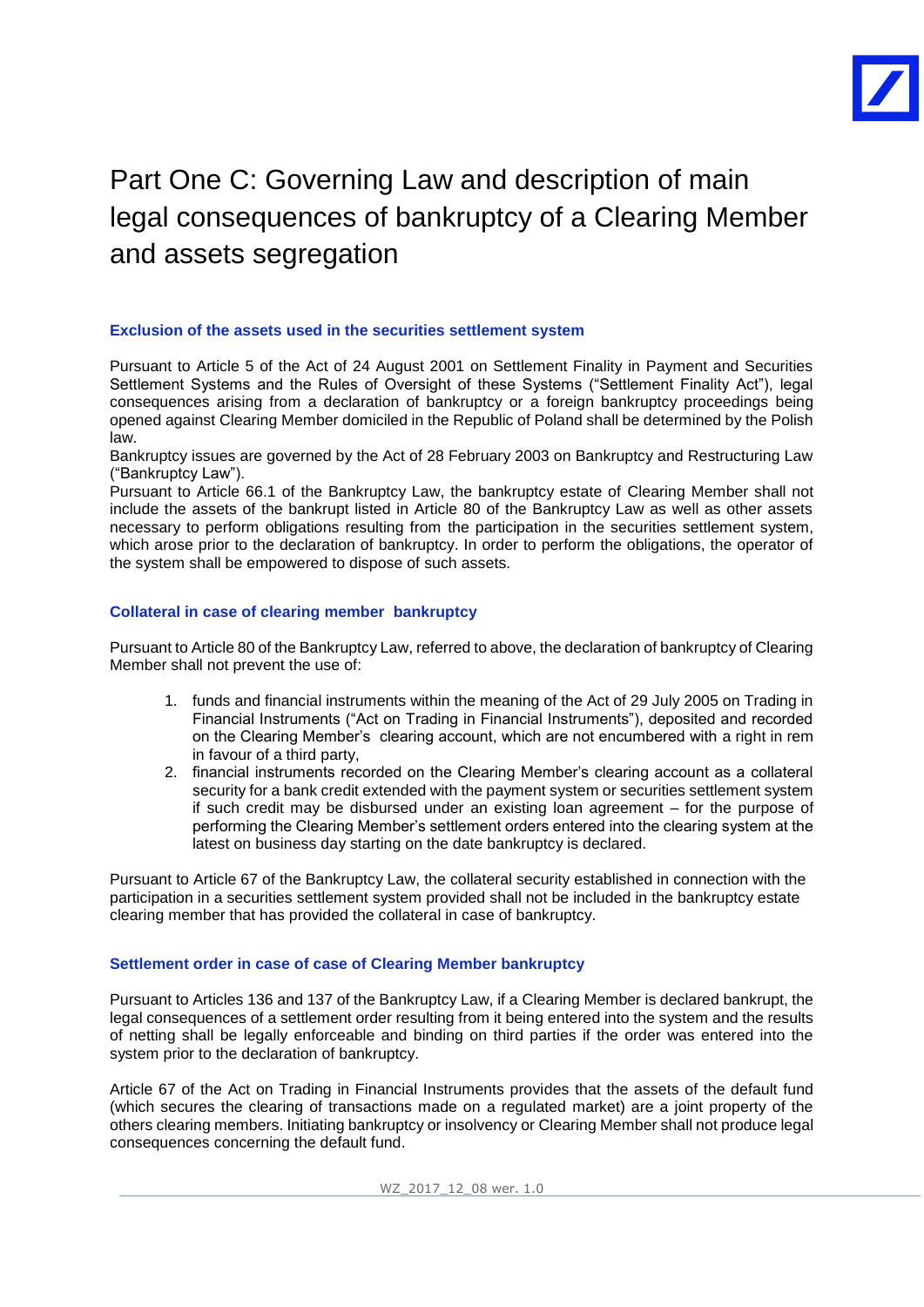Asset segregation allows for the above mentioned mechanisms to be used in the event of initiating bankruptcy, recovery, enforcement or liquidation proceedings as well as taking other legal measures against Clearing Member.

#### **Close out netting regarding derivatives**

According to Article 85 of the Bankruptcy Law, if a frame agreement, to which the bankrupt is a party, stipulates that specific contracts for futures, financial instrument lending or financial instrument buybacks shall be concluded within the frame agreement and that the termination of the frame agreement shall result in the termination of all specific contracts concluded within the frame agreement:

1) the claims arising under the specific contracts concluded within the frame agreement shall not be included in the arrangement; and

2) the trustee shall not have the right, referred to in Article 98, to renounce the frame agreement.

Either party may terminate the frame agreement, subject to the settlement of accounts between the parties, as set forth in the agreement. A setoff of the claims resulting from the settling of accounts between the parties is admissible. Articles 98 and 99 (which authorize the trustee to request performance of selected agreements to which the bankrupt is a party or to rescind selected agreements, also known as cherry-picking) shall not apply to specific contracts for futures, financial instrument lending or financial instrument buybacks, even if they were not concluded within the frame agreement.

A relevant clause is used within the OTC clearing system in the participation agreement (which is a frame agreement within the meaning of Article 85 of the Bankruptcy Law) in order to minimize risk to participants and to KDPW\_CCP S.A. arising from financial transactions cleared in the OTC clearing system and from payments made within the system. The clause included in KDPW\_CCP S.A. regulations applies in the event of termination of a participation agreement upon the occurrence of an event of default on the part of the participant or KDPW\_CCP S.A. as defined in the Rules of Clearing Transactions (Non-organised Trading). Default events include the insolvency of a participant or the initiation of bankruptcy proceedings against KDPW\_CCP S.A.

#### **Legal consequences arising due to asset segregation for Clearing Members:**

1) possibility of differentiation within the clearing system between positions and assets of clients and positions and assets of clearing members, KDPW\_CCP S.A. and other clients;

2) no possibility of free offsetting within the clearing system of positions in separated accounts;

3) possibility of transferring positions together with collateral on the terms and in the events set out in the Rules of Clearing Transactions (Organized Trading and Non-organized Trading);

4) possibility of using margins recorded in collateral accounts only for separated clearing accounts to which these are assigned;

5) possibility of using the close-out netting clause in the event referred to in Article 85 of the Bankruptcy Law;

6) possibility for a non-clearing member being the client of a Clearing Member representing it in clearing to receive funds recorded in a separate collateral account remaining after the maintenance margin has been used to execute a transaction,

7) possibility for KDPW\_CCP to use funds of a defaulting clearing member deposited in a deposit account, omnibus account, securities account, cash account or bank account in order to settle transactions to which it is a clearing party, especially in the event of the participant's bankruptcy.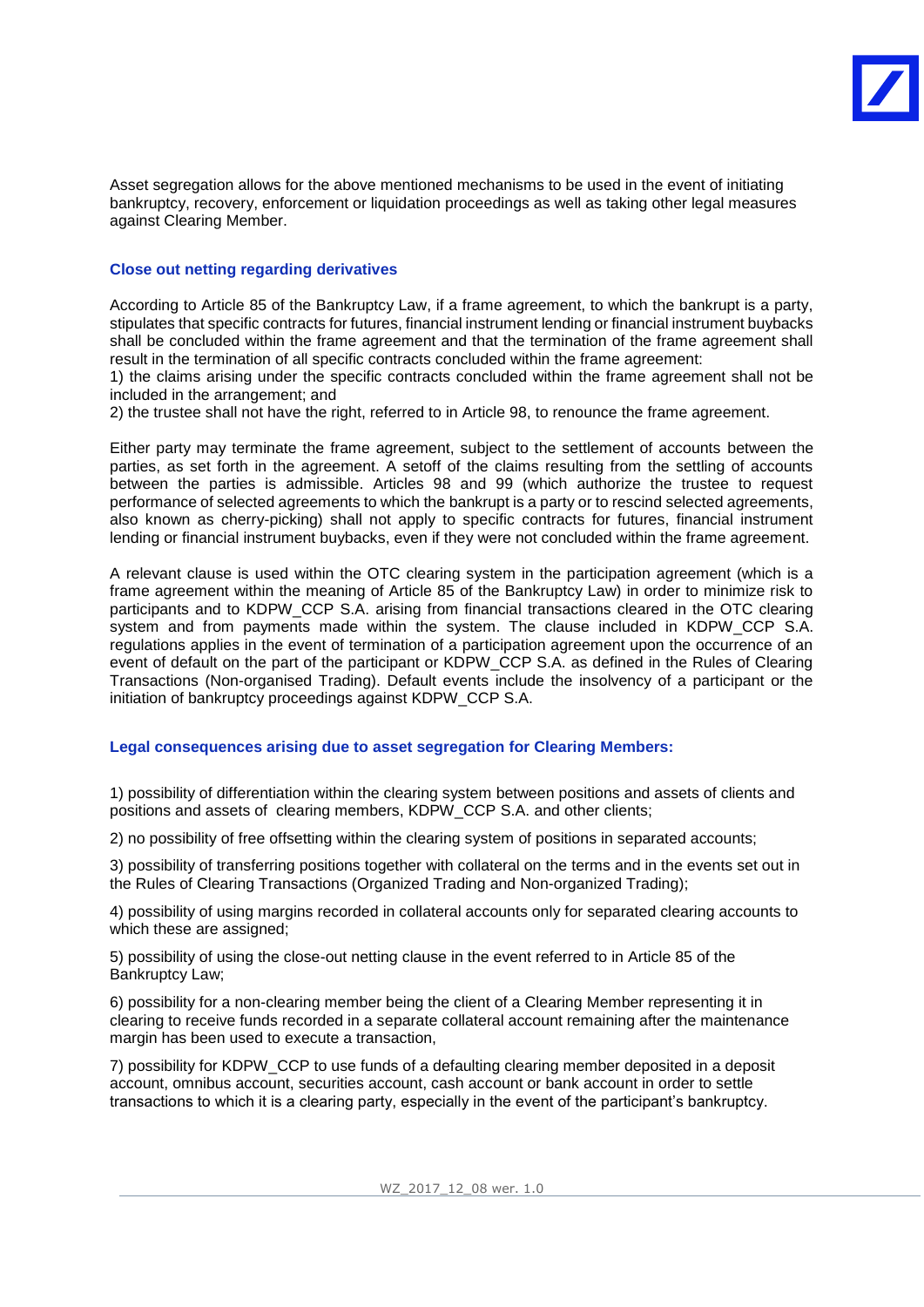

### Part two variations on the different levels of segregation that the CCP offers

#### **Clearing accounts – position segregation**

Position segregation at KDPW\_CCP S.A. is strictly connected with the structure of the system of clearing accounts and their application. Clearing accounts have their unique characteristics depending on whether the entries made on these accounts apply to the registration of positions in organized or OTC trading.

Clearing members' house accounts are always of individual accounts' (IND) nature. On house accounts only the clearing member's positions are registered. Clients' positions can be registered on the following clearing accounts:

- 1. individual (IND) in the case of clearing transactions of an individual client with whom KDPW\_CCP has no contractual relation,
- 2. individual with full segregation (IFS) in the case of clearing transactions of an individual client who concluded a participation agreement with KDPW\_CCP for a membership type – non-clearing member (NCM),
- 3. omnibus (OMB) in the case of clearing on one account transactions of many clients with whom KDPW CCP has no contractual relation,
- 4. omnibus with full segregation (OFS) in the case of clearing on one account transactions of many clients who concluded participation agreements with KDPW\_CCP for a membership type – non-clearing member (NCM).

#### **Calculating margins**

For each clearing account a separate margin requirement is calculated. Moreover, for each clearing account a separate collateral account is established.

However, provided a given client has two or more clearing accounts on which the clearing of his transactions is carried out, the margin requirement is calculated separately for each clearing account, but collateral is registered on one collateral account maintained for this client.

Collateral posted to a given collateral account cannot be used for covering margin requirement related to a different collateral account. Positions and collateral registered on individual accounts with full segregation and on omnibus accounts with full segregation can be transferred on demand of clients who are non-clearing members of KDPW CCP to a different clearing member if their clearing member has defaulted and they have concluded an appropriate agreement with the clearing member taking over their positions and collateral.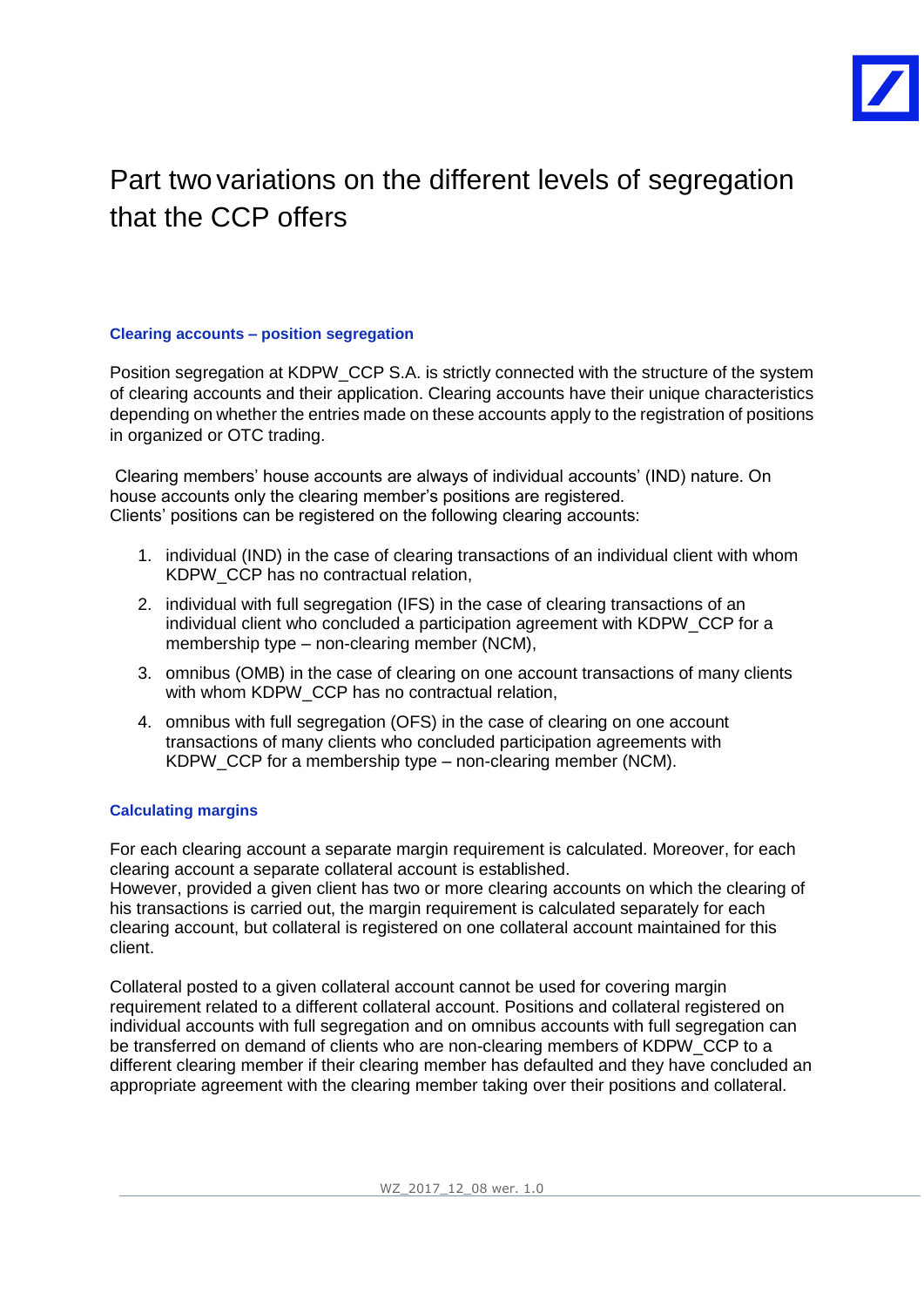

For more detailed information of the KDPW\_CCP S.A. segregation structure please refer to the KDPW\_CCP S.A. web page: [http://www.kdpwccp.pl/en/Members/Documents/Segregation\\_EN\\_02\\_2014.pdf](http://www.kdpwccp.pl/en/Members/Documents/Segregation_EN_02_2014.pdf)